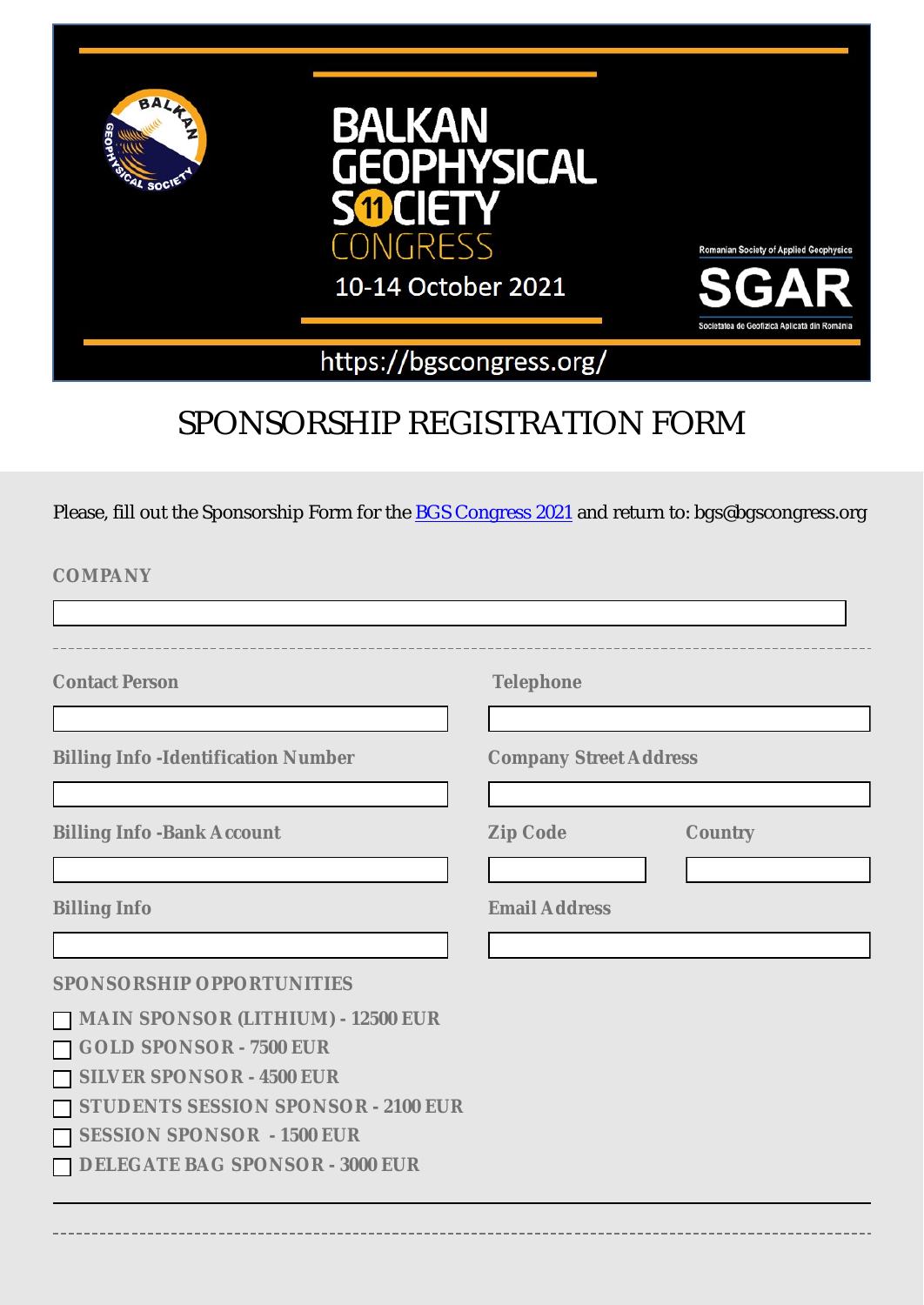### **Booth Selection**

- **Virtual BOOTH 350 EUR\* \*price when combined with a sponsorship form**
- **Virtual BOOTH Complimentary for LITHIUM & GOLD Sponsors**



## **Additional Options**

**Should you wish to give support for young professionals or students** 

**Participation fee for one delegate - 120€ (1 Jun-15 Aug), 160€ (late registration fee)**

**Participation fee for 2 delegates - 240€ (1 Jun-15 Aug), 320€ (late registration fee)**

**Participation fee for 3 delegates - 340€ (1 Jun-15 Aug), 450€ (late registration fee)**

**sustain one young professional/student to participate as full delegate - 65 EUR**

**sustain 5 young professional/students to participate as full delegate - 250 EUR**

**Should you wish to organize a Workshop at the BGS2021, please write the topic/title & name of the Workshop Chair**

## **Important Information**

#### **Please, complete and send the form by e-mail to the address bgs@bgscongress.org.**

Upon receipt of the form we shall send you a Proforma-Invoice. Payment is to be done by bank transfer. Please, note that bank collection fees are the responsibility of the sender. Five days after the receipt of the payment we will issue and send you the invoice with the company details as stated above.

Payment details: SOCIETATEA DE GEOFIZICA APLICATA DIN ROMANIA IBAN (USD): RO 02 RNCB 0090 1343 8020 0006 IBAN (RON): RO 40 RNCB 0090 1343 8020 0001 Bank Name: BANCA COMERCIALA ROMANA SWIFT : RNCBROBU

**DATE Signature**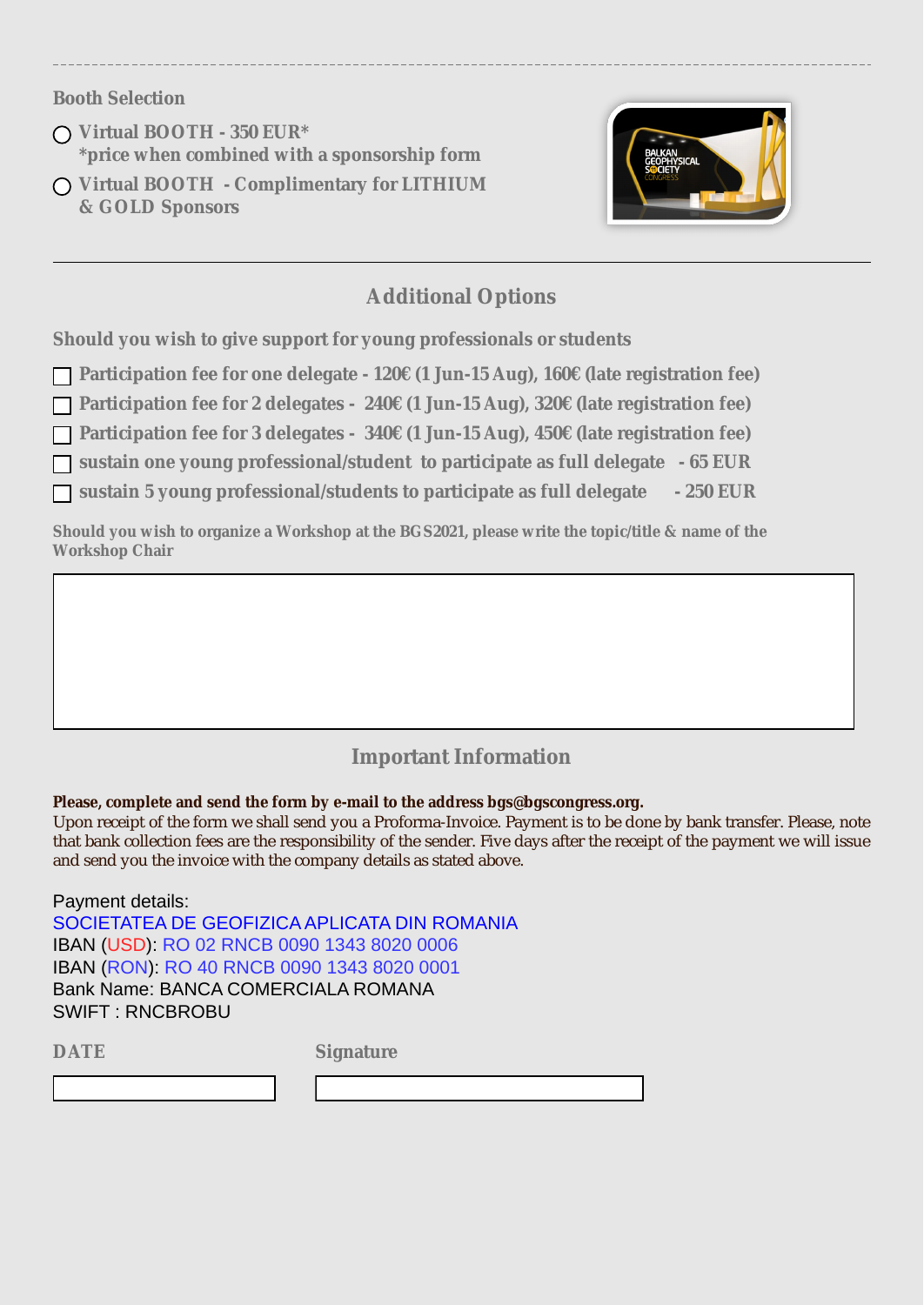#### **MAIN SPONSOR -LITHIUM SPONSOR**

Providing financial support at the amount of 12 500 EUR the sponsor benefits:

Invitation for the Opening Ceremony to deliver a speech & present your Company Complimentary 2 guest passes Display of name and logo on the program, congress delegate bag, poster Mentions in the press releases Advertising page in the congress program Advertising page in the Abstracts Volume (with ISBN & D.O.I.) Up to 30 second promo video before the selected sessions or presentations (up to 2 selections)Virtual booth Logo on the Congress website Company logo in direct mails to all registered delegates & exhibitors Recognition in the opening sessions, as well as during the Closing Ceremony

#### GOLD SPONSOR

Providing financial support at the amount of 7 500 EUR the sponsor benefits:

Invitation for the Opening Ceremony to deliver a speech & present your Company Display of name and logo on the program, congress delegate bag, poster Advertising page in the congress program Advertising page in the Abstracts Volume (with ISBN & D.O.I.) Up to 30 second promo video before the selected sessions or presentations (one selection) Virtual booth Logo on the Congress website

Recognition in the opening sessions, as well as during the Closing Ceremony

#### SILVER SPONSOR

Providing financial support at the amount of 4 500 EUR the sponsor benefits:

Display of name and logo on the Conference materials (program & poster) 1/2 advertising page in the congress program 1/2 advertising page in the Abstracts Volume (with ISBN & D.O.I.) 10 minute-presentation within the scientific program of the congress Logo on the Congress website Recognition in the opening sessions, as well as during the Closing Ceremony.

#### SESSION SPONSORSHIP

Select a session and get maximum exposure: Advertisements in the BGS2021 Congress Agenda for the selected session (Logo) Up to 30 -second promo video during the selected session Company logo in direct mails to registered speakers for the selected session Company Presentation Virtual Booth Possibility to propose a topic for the Session or to organize a dedicated Panel.

#### STUDENTS SESSION SPONSOR

Students support is a way to reinforce your shared values. Additional benefits:

Company logo in all promotional messages (text & video) to advertise the STUDENTS SESSION Video presentation of the Company during the Students Session Your Company will be mentioned as SPONSOR of the Students Session Opportunity to hand out gifts or awards

from 2100 Eur

starting from 1500 Eur